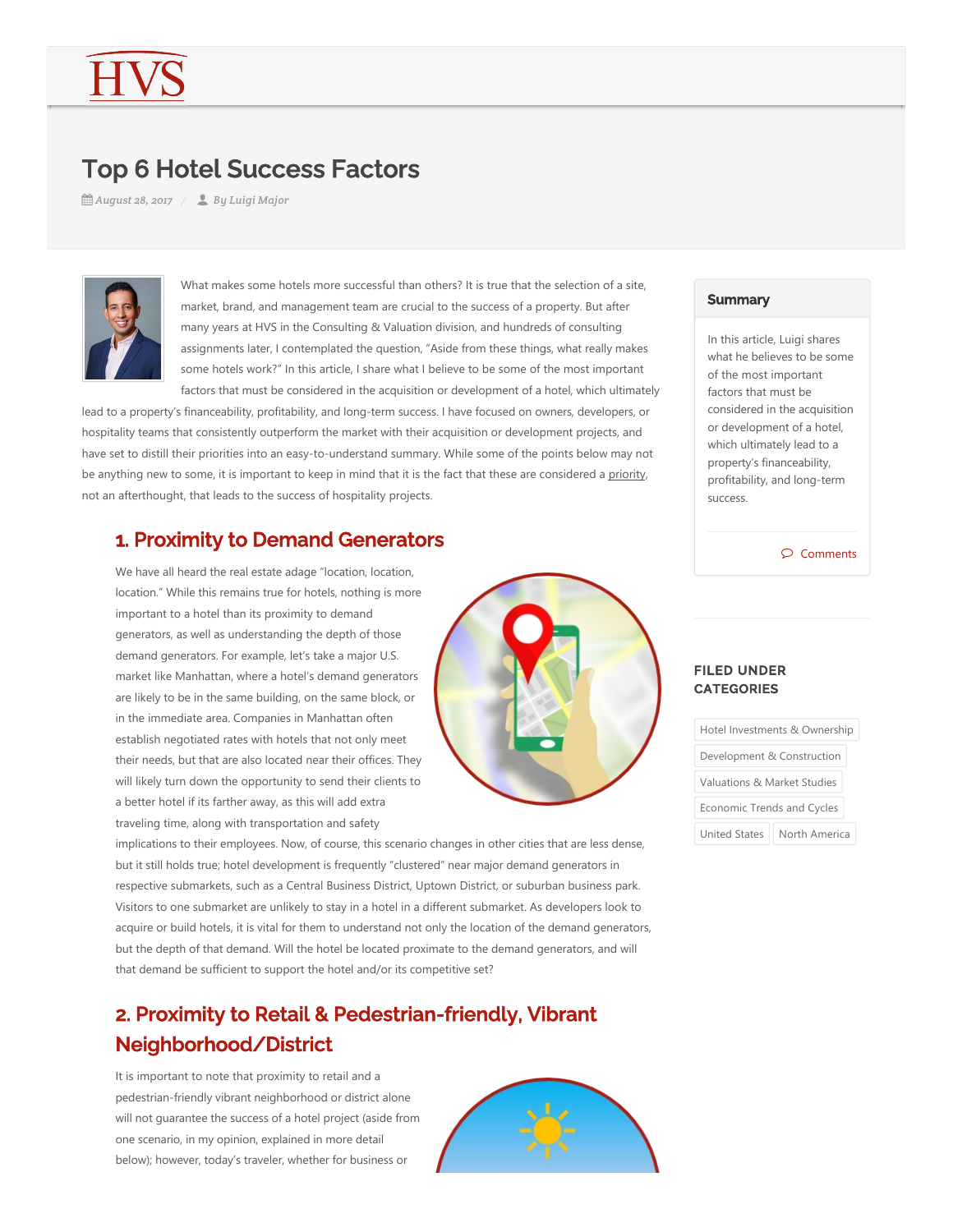leisure, is looking to experience more of the area that is being visited. This is where proximity to retail, restaurants, bars, or simply a vibrant pedestrian‐friendly neighborhood adds value to a hotel. More and more, we are seeing hotels developed within mixed‐use communities that include retail, office, and residential. Today's traveler is increasingly seeking to experience the surroundings and nearby amenities, which is the easiest way to add to the lodging



experience. The inconvenience of either renting a car or using a driver service, such as a city taxi or Uber, simply to go to a restaurant will eliminate a hotel from being selected by such travelers. While the larger, dense urban cities have a built-in advantage in respect to a typical hotel's proximity to other venues and attractions, this becomes increasingly important in other less-dense urban areas where the car is still king.

There is one exception, from my experience, where a hotel's location close to retail and/or in a more desirable neighborhood of the city has guaranteed its success, and this occurs in developing markets. In such scenarios, while the hotels were not located near the area's demand generators, the neighborhood surrounding those demand generators were so undesirable that travelers opted to travel farther to stay in a more vibrant and/or desirable location. This is common in developing countries that are undergoing growth and redevelopment, or simply cities that have not experienced as much growth. The only caveat with developing such project away from the demand generators is that, over time, cities grow and the lodging market become more segmented (i.e., more and more hotel submarkets are created). Retail or other attractions are eventually built closer to the demand generators, decreasing the attractiveness of the hotels farther away. When this happens, the demand that was previously accommodated by the hotels farther away is siphoned to the newer, more proximate lodging facilities, thus affecting the future performance of the original properties.

### 3. The Perfect Business Mix

Following a hotel's proximity to demand generators and its location near amenities in a desirable neighborhood, is the perfect business mix. This "perfect" mix will be different and will vary by each market. Generally speaking, properties that are too dependent on one source of demand have a higher risk of being affected or completely collapsing if that source of demand disappears. Returning to the Manhattan hotel example, we can see how a property in Manhattan can receive a steady flow of both business and leisure travel throughout the year. This mix can be drastically different for a traditional business‐focused hotel in a suburban business park. While it may do extremely well in capturing business demand Monday through Thursday, occupancy levels may



decrease substantially on Friday through Sunday nights. I use this example for illustrative purposes. Ideally, the business‐park hotel will seek to maximize group and leisure travel during slower periods in order maintain or improve its operational performance. However, what happens if there is no group business or leisure travel to be captured? What happens if the single corporation supporting all hotels in the business park decides to relocate? Ultimately, the hotel's performance will be negatively affected. There are other well‐established markets where the one‐industry rule is often ignored and hotel occupancies remain elevated year‐round, such as Miami Beach, for example. Nevertheless, even those markets experience seasonality, and it is crucial for hotels in those markets to maximize their demand segmentation. For those hotels, even though they are mostly dependent on leisure business, the capture of group, FIT (free independent traveler), and wholesale demand needs to be maximized so that the property is not dependent on one source of leisure business and is better able to handle the market's seasonality. A healthy mix of business, group, and leisure, along with a well‐balanced demand segmentation, adds to the long‐term success of a property.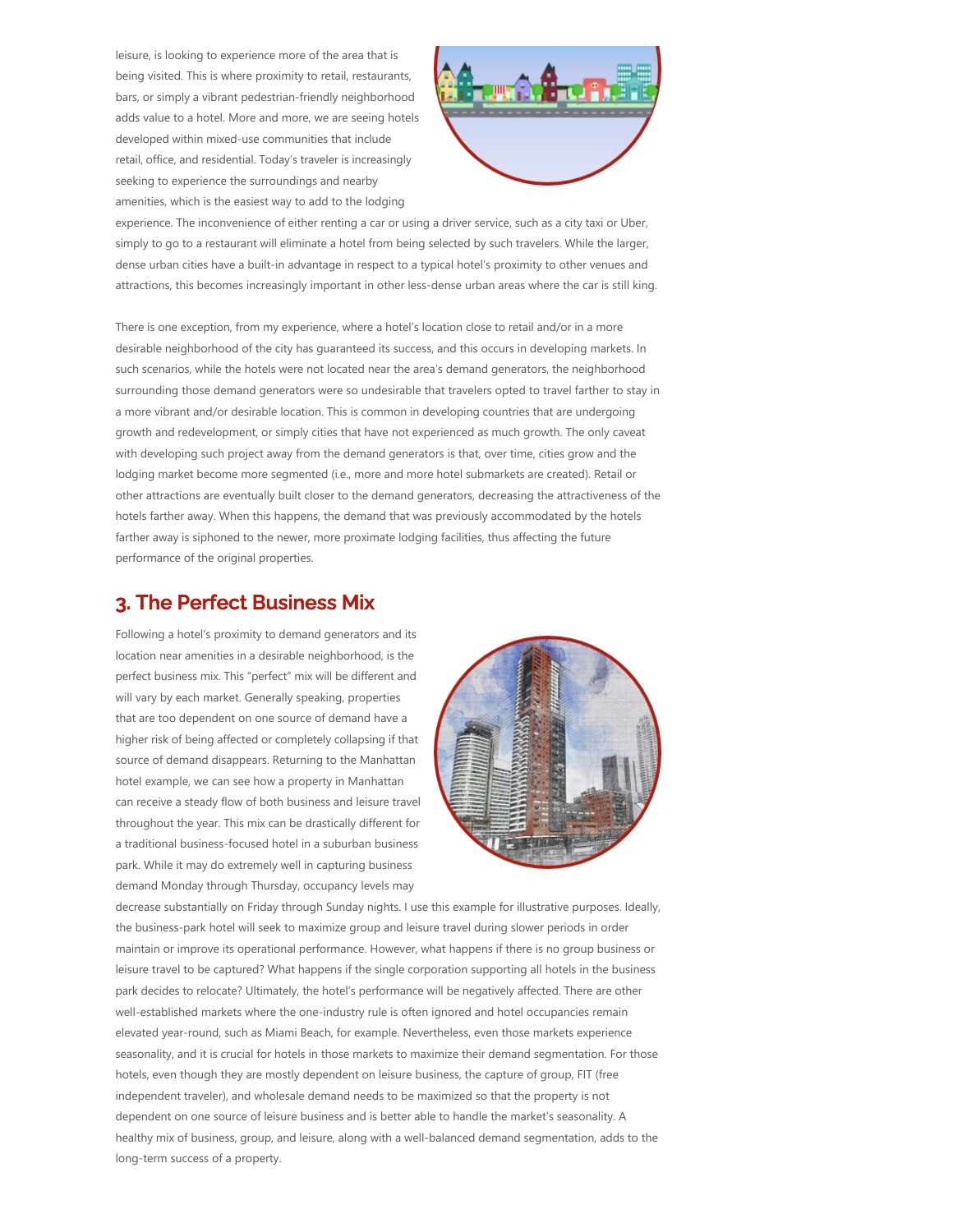### 4. Well-controlled Costs

While there is no doubt that top-line revenue is important in the performance of the hotel, this become meaningless if expenses are so elevated that they erode the profitability of the hotel. Some owners and developers make the mistake of assuming "standard" expense factors when completing their initial analyses and pro formas, and while this may be helpful in quickly understanding an asset, the reality is that expenses can vary significantly by region, and a full understanding is a must. Some of the most common offenders are labor costs, utilities, and property taxes. Remote locations or unionized hotels often have to operate with elevated labor costs that are near to impossible to change. Utilities can vary drastically, as well, and can be



extremely high in various parts of the country or the world. Property taxes can also vary by county or jurisdiction, and are best forecasted through an in‐depth analysis of the tax burden for competitive properties, along with a full understanding of that jurisdiction tax rates and assessment standards (e.g., property taxes can easily be less than 1% in some parts of the world, but closer to 10% in other areas). Understanding and preparing for a property's respective costs from the onset is a key component in the success of a hotel.

# 5. Fully Understanding Supply Dynamics

While we all know that there are two sides to the supply/demand equation, supply changes are often overlooked in the acquisition or development process. Besides the possibility of a main demand generator leaving the market, nothing can affect the future performance of a hotel more than unexpected changes in the supply dynamics. Hotel markets are always changing, and this may include future hotels closing (unlikely), as well as future hotels opening (highly likely). If new supply is not on the horizon in the near future, it is almost guaranteed that, at some point in the asset's holding period, new supply will enter the market. The impact that this new supply will have on the subject asset will depend on its competitive weight



and the size of the market. If we are discussing a 4,000‐room hotel market with 200 rooms planned to open, the impact will be minimal. However, this scenario drastically changes if we are discussing a highway exit market with 400 rooms and 200 rooms planned to open. In the latter scenario, the increase in supply represents a 50% increase. Will demand suddenly increase in line with the increase in supply? If not, we can imagine the negative impact this increase in supply will have on the future performance of all hotels in this market.

# 6. A Unique Experience

More and more guests are craving a unique travel experience, and hotels that reflect the uniqueness of their surrounding are well positioned to capture this demand. It is not a coincidence that hotel designs are becoming less standardized and more reflective of the local area, even for national brands. Similarly, in recent years, new brands have been released that seek to appeal to either the uniqueness of the traveler or the neighborhoods in which the hotels are located. This desire to experience more of the local